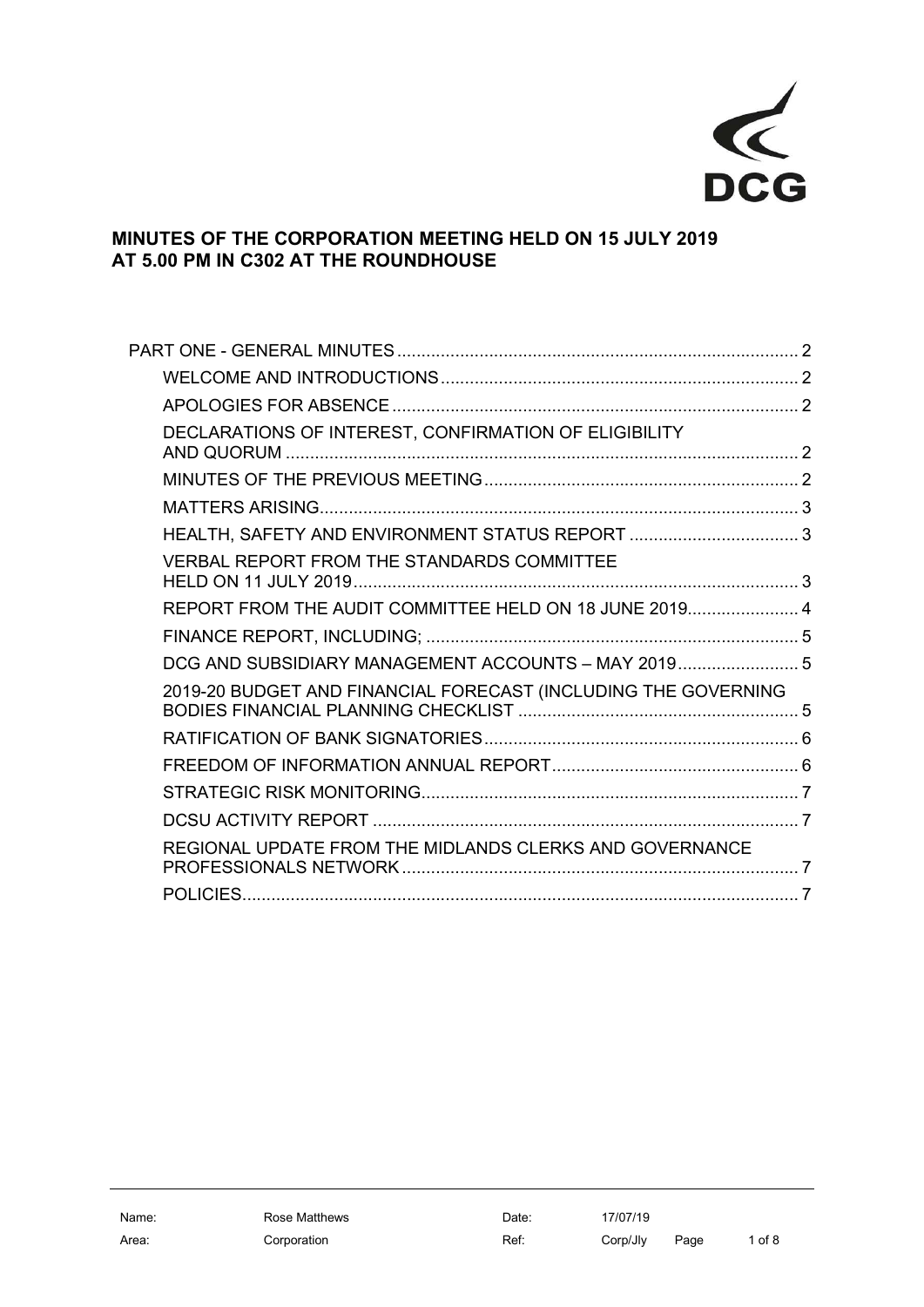

# MINUTES OF THE CORPORATION MEETING HELD ON MONDAY 15 JULY 2019 AT 5.00 PM IN C302 AT THE ROUNDHOUSE

Present: Janet Morgan (Chair), Sue Bradley, Richard Brewell, Hazel Clint, Andrew Cochrane, Phil Dover, Sagar Johnson, Mike Kapur, Gary Malcolm, Martyn Marples, Graham Schuhmacher, Kevin Slack, Mandie Stravino

In attendance: Richard Eaton, Jon Fearon, Michael Ford, April Hayhurst, Kate Martin, Heather Simcox, Pam Stanley (Minute number 85/18-19 only), Rose Matthews (Clerk)

| <b>PART ONE - GENERAL MINUTES</b> |                                                                                                                                                                     | <b>Action</b> | <b>Date</b> |
|-----------------------------------|---------------------------------------------------------------------------------------------------------------------------------------------------------------------|---------------|-------------|
| 80/18-19                          | <b>WELCOME AND INTRODUCTIONS</b>                                                                                                                                    |               |             |
|                                   | The Chair welcomed Sagar Johnson, the new Student<br>Governor.                                                                                                      |               |             |
|                                   | It was also noted Vanessa Barnes had been elected the<br>new staff governor and would commence from 1 August<br>2019.                                               |               |             |
| 81/18-19                          | <b>APOLOGIES FOR ABSENCE</b>                                                                                                                                        |               |             |
|                                   | Apologies for absence were received and accepted from<br>Jack Atwal, Kate Cusick and Pete Lewis.                                                                    |               |             |
| 82/18-19                          | DECLARATIONS OF INTEREST, CONFIRMATION OF<br><b>ELIGIBILITY AND QUORUM</b>                                                                                          |               |             |
|                                   | All members were eligible and the meeting was quorate.                                                                                                              |               |             |
|                                   | Janet Morgan declared the HMRC work Smith Cooper, a<br>company she was a partner of, had been involved in,<br>however, she was not directly involved.               |               |             |
|                                   | Andrew Cochrane declared a company he was Chairman<br>of, Flint Bishop had provided employment and contracts<br>advice for the Group. He was not directly involved. |               |             |
| 83/18-19                          | <b>MINUTES OF THE PREVIOUS MEETING</b>                                                                                                                              |               |             |
|                                   | <b>RESOLVED:</b> The minutes of the meeting held on 20 May<br>2019 were formally approved and signed as a true and<br>accurate record.                              |               |             |
|                                   |                                                                                                                                                                     |               |             |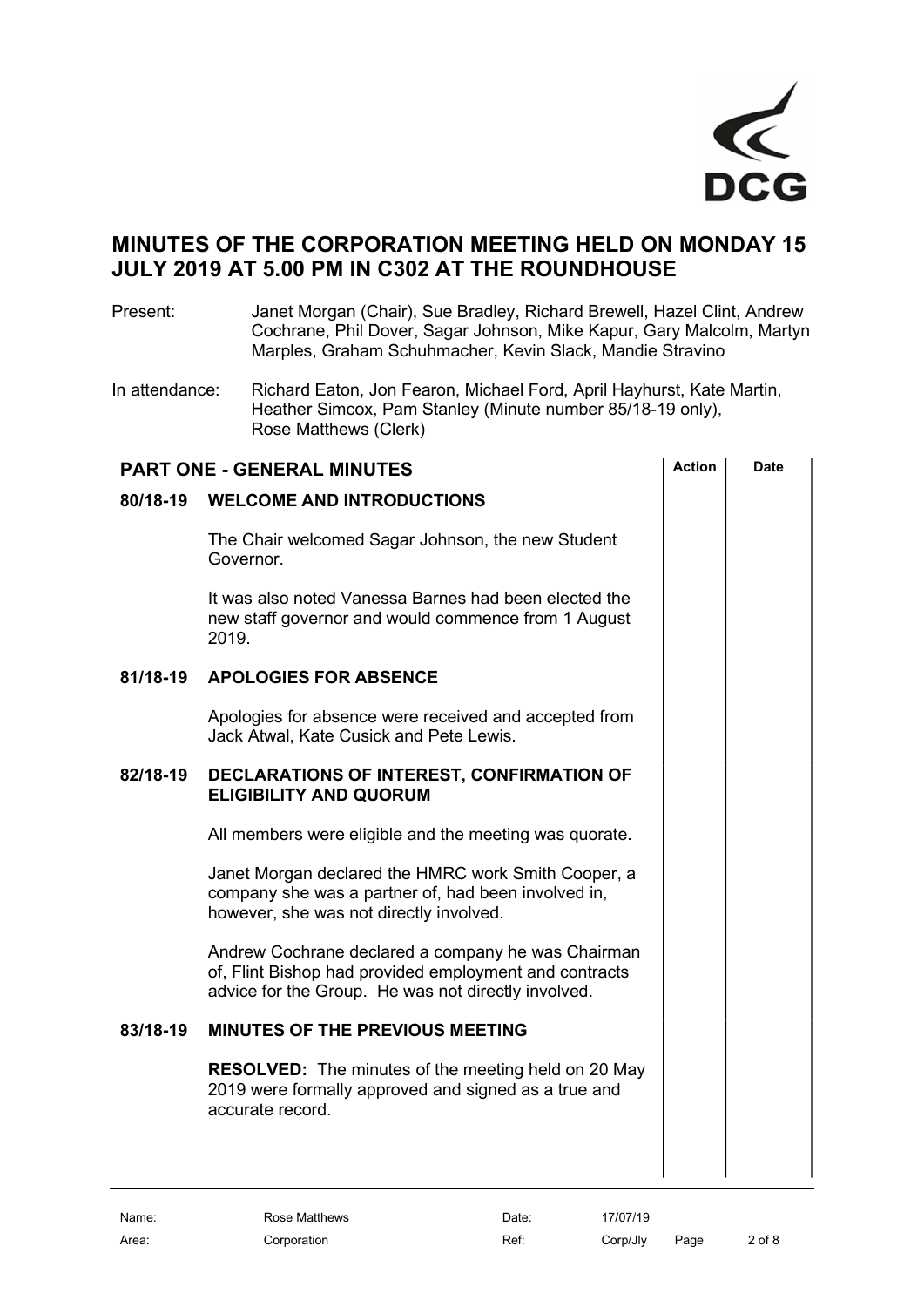## 84/18-19 MATTERS ARISING

There were no matters arising.

#### 85/18-19 HEALTH, SAFETY AND ENVIRONMENT STATUS REPORT

The Environmental Compliance Manager joined the meeting to present the Health, Safety and Environment Status Report which summarised achieved towards KPIs and compliance and reporting in headline areas.

Key points of interest were the independent audit of the Engine Shed which received a 97.5% food safety score and revisions to the Smoke Free Environment Policy.

## 86/18-19 VERBAL REPORT FROM THE STANDARDS COMMITTEE HELD ON 11 JULY 2019

The Standards Committee Chair provided a verbal report following the meeting held on 11 July 2019.

The Committee had received a presentation on the Student Engagement Strategy, which covered the strategies towards supporting mental health and wellbeing, LGBT+ and the partnership work to tackle gang culture and knife crime. This was following a request from Richard Brewell who, following publicity around these subjects asked what the Group were doing to support these topics.

The data dashboard was shared, which provided an update on curriculum performance. Of note, predicted outcomes were in line with last year's and strategies for dealing with attendance were discussed. Work was ongoing with TLA observations and teachers that needed to be coached. The teacher scorecard had undergone its usual review.

The same style report was available for apprenticeships with outcomes improving steadily and positive employer satisfaction survey results.

The Vice Principal had delivered a presentation on the Curriculum Business Plan, which summarised the process undertaken to form the Curriculum Plan. The Committee Chair said he was assured by the level of detail in the planning, by addressing LEP requirements, national requirements, labour market information, pathways and progressing.

The Committee received the headline destinations for 16- 18 study programme funded students and discussions took place in the meeting relating moving students onto the next stage, be that by a full time or short course.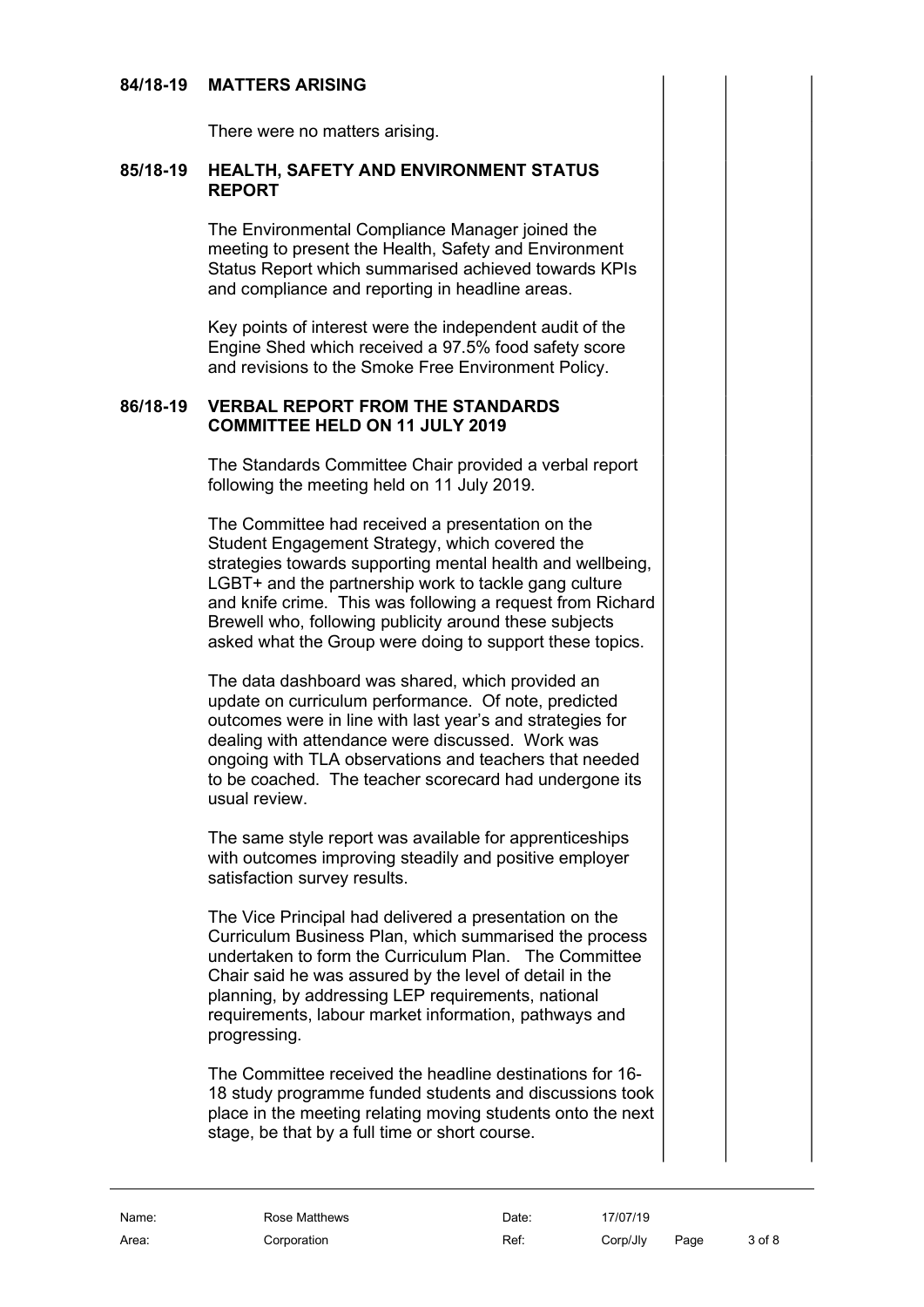The Committee Chair reported on Link Governor visits, he had met with the Director of English and Maths and her team leaders and visited classes. Jack Atwal had provided reports that provided positive feedback following his visit to the Adult and Community provision at St James Centre and Inclusion Team.

The Student Governor had shared the priorities for engaging with the student population from September.

It was noted that Corporation members had formed the Curriculum Business Panels.

#### 87/18-19 REPORT FROM THE AUDIT COMMITTEE HELD ON 18 JUNE 2019

The Audit Committee Chair provided a report from the meeting held on 18 June 2019.

A series of reports were presented by Internal Auditors, ICCA on:

ESFA Mock Funding Audit – Adult Education Budget and Apprenticeships ESFA Mock Funding Audit – 16-19 Study programme Health and Safety Management Key Financial Controls **Procurement** Debt Management Follow up Report

Particular note was made of the mock funding audits, which ensure the Group's procedures in respect of ESFA funding supports compliance as outlined in the funding rules.

The report on the Adult Education Budget and Apprenticeships provided reasonable assurance with a number of recommendations, which were being addressed.

The report on 16-19 Study Programmes provided reasonable assurance with two recommendations.

The Committee had reviewed the draft Internal Audit Plan for 2019-20 in detail and recommended to the Corporation for approval.

## RESOLVED: The Corporation approved the Internal Audit Plan for 2019-20 recommended by the Audit Committee.

The External Auditors, BDO, shared their Audit Planning Report and highlighted their key audit risks. They were confident timelines could be achieved for completion and approval in December.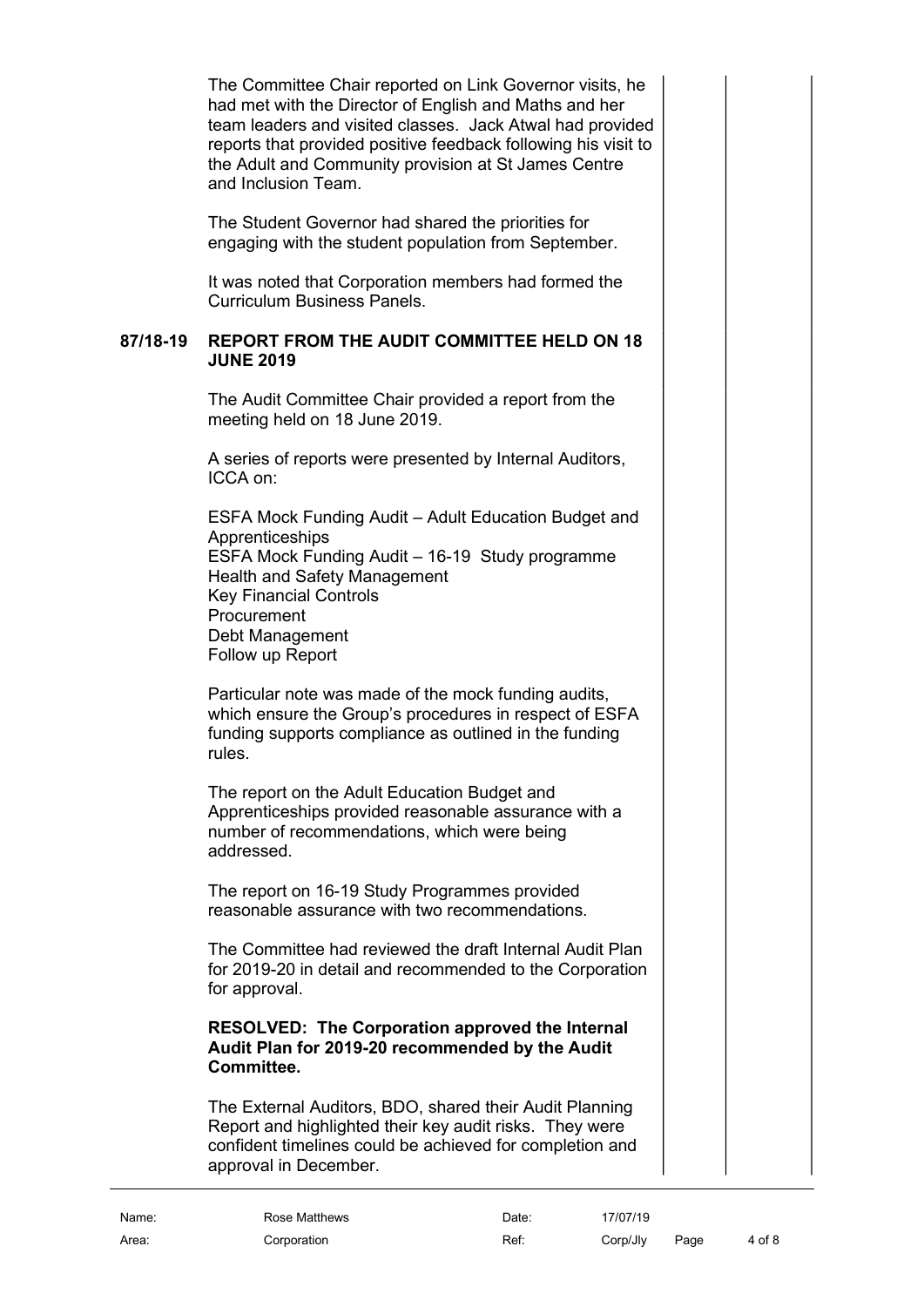The Committee Chair also made reference to a data breech which had been disclosed at the meeting and shared the outcome.

#### 88/18-19 FINANCE REPORT, INCLUDING; DCG AND SUBSIDIARY MANAGEMENT ACCOUNTS – MAY 2019

The CFO shared the cash position at the end of June. The Group remained on track to achieve the revised forecast with a sector EBITDA of 7%. This was offset by growth in 16 to 18 learner numbers and learners from partners. Overall the Group would be predicting 'good' financial health at the end of 2019-20.

As the Group had not met financial targets to make pay awards for 2018-19 due to affordability it was unlikely pay awards would be made for 2018-19. However, an allowance for incremental increases and a pay increase had been included in the budget for 2019-20.

## 2019-20 BUDGET AND FINANCIAL FORECAST (INCLUDING THE GOVERNING BODIES FINANCIAL PLANNING CHECKLIST

The CFO presented the 2019-20 Budget and Financial Forecast. Since the forecast presented in May there have been a number of key changes that have been built into the budget assumption.

The risk relating to devolved areas was highlighted at the last meeting and potential income from the devolved areas where DCG had not secured contracts had been removed.

It is likely the Greater London Authority will remove the grant funding for the Group in the future.

Increased education contracts for learner support, which are low margin but support learner success.

The forecast included an ESFA pension grant regarding the Teachers Pension Scheme of £860K, which does not impact the bottom line, but has reduced % EBITDA by 0.02% and increased wage cost.

The budget has increased income, with turnover increasing slightly. The revised budget provides an adjusted operating surplus of £360K.

The Chair, Chair of Audit, CEO, Deputy CEO, outgoing and incoming CFO had met prior to the Corporation meeting to review the 2019-2020 Budget and Financial Forecast against the Financial Planning Checklist and confirmed they were happy with the process and that the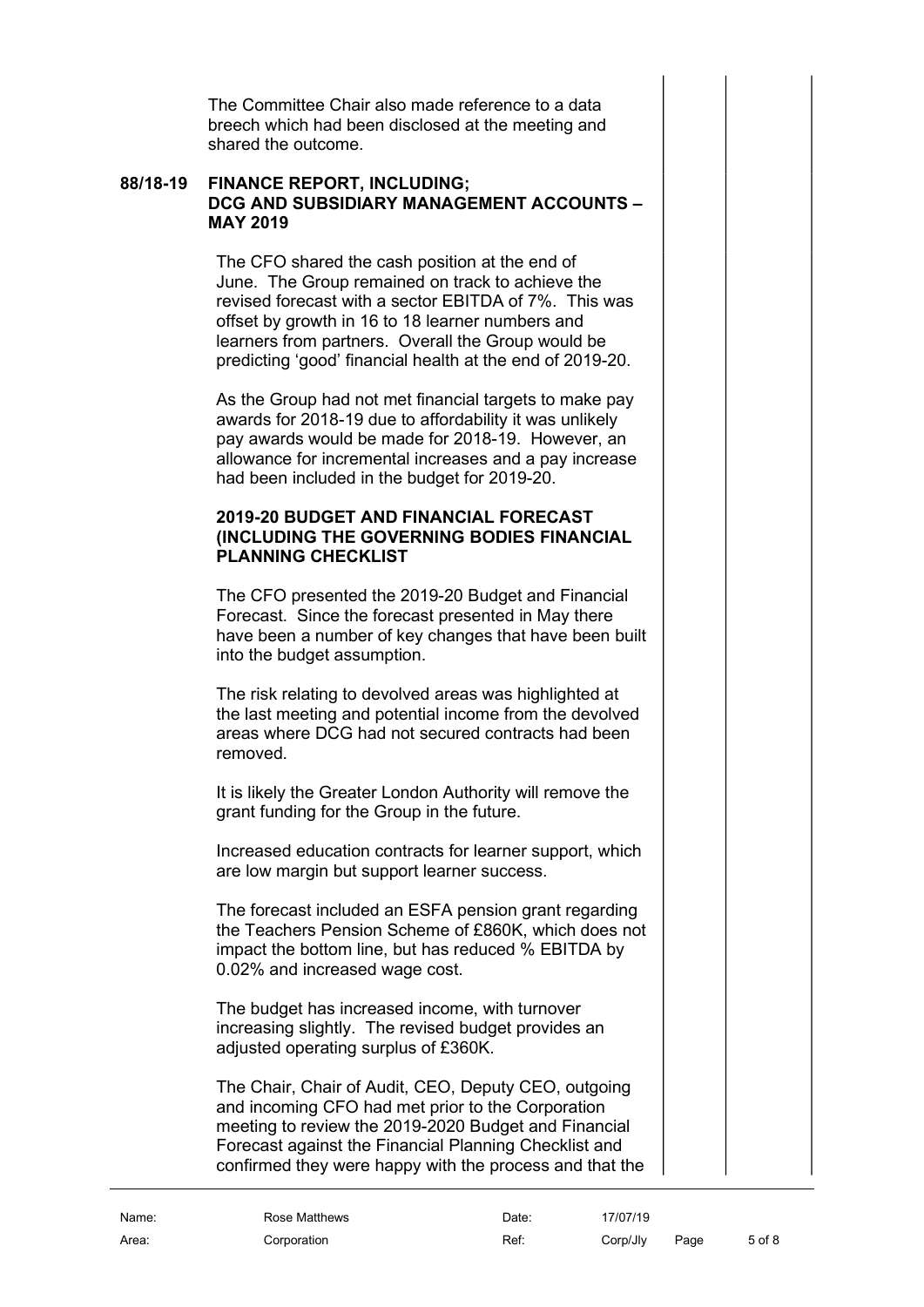supporting commentary had been prepared with due regard to the checklist.

RESOLVED: The Corporation approved the budget for 2019-20, which is in line with the indicative budget agreed at the Corporation meeting held on 20 May 2019.

RESOLVED: The Corporation approved the capital expenditure limit for 2019-20 of £1.8m to include the authority to lease where beneficial to the College (excluding grant aid).

RESOLVED: The Corporation approved the subcontractor arrangements and costs, including any subsequent increases to reflect final rollover values, as follows:

#### Adult Education Budget

| Chameleon School of Construction | $\vert$ £25,000 |
|----------------------------------|-----------------|
| EMC Franchise                    | E25,000         |
| <b>I</b> Construction Skills     | £30,000         |

## Adult Education Budget London

| <b>Training Strategies</b> | £300,000 |
|----------------------------|----------|
| Sigma UK                   | £200,000 |

#### Levy Apprenticeships

| <b>BTOL</b>                   | £12,000  |
|-------------------------------|----------|
| Dent-Train                    | £28,000  |
| Derby Teaching Hospital - NHS | £18,000  |
| Children 1 <sup>st</sup>      | £165,000 |
| <b>Canal Engineering</b>      | £50,000  |
| <b>Risual</b>                 | £90,000  |

#### Non-Levy

| <b>Sally Montague</b>    | £32,000  |
|--------------------------|----------|
| <b>BTOL</b>              | £140,000 |
| Risual                   | £65,000  |
| <b>Canal Engineering</b> | £50,000  |

#### 16-18

| <b>Chameleon School of Construction</b> | E310.000 |
|-----------------------------------------|----------|
| I EMC Franchise                         | £220,000 |

## RATIFICATION OF BANK SIGNATORIES

RESOLVED: The change from Jon Fearon to Richard Eaton as bank signatories was approved.

## 89/18-19 FREEDOM OF INFORMATION ANNUAL REPORT

The Deputy CEO presented the Annual Report on Freedom of Information.

Name: Rose Matthews Date: 17/07/19 Area: Corporation Ref: Corp/Jly Page 6 of 8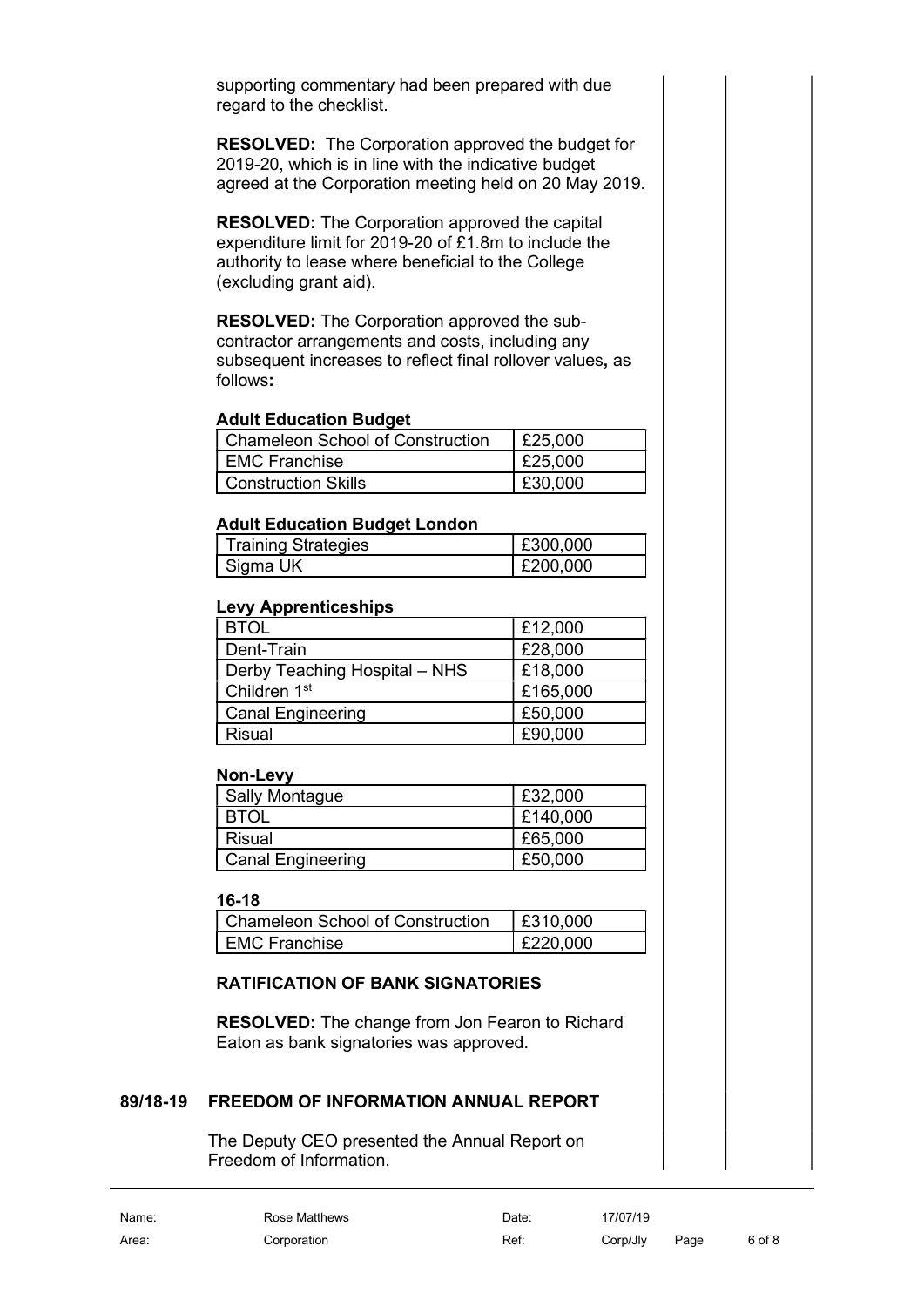There had been 16 requests received during the academic year with no common theme. The detail of the requests was contained within the report.

The Freedom of Information Policy was reviewed by Corporation in May 2019.

RECEIVED: The Corporation received the Annual Freedom of Information Report.

## 90/18-19 STRATEGIC RISK MONITORING

Members received the Strategic Risk Monitoring Report which provided an update on high priority risks identified on the Risk Register and a summary of current litigation being taken against the Group.

A key risk to note was Devolution and the reduction in AEB government funding.

It was noted GDPR and Health and Safety were constant risks on the Register.

There were no significant safeguarding issues or prevent referrals to escalate.

## 91/18-19 DCSU ACTIVITY REPORT

The outgoing Student Governor presented a summary of the Students' Union Activities undertaken with regards to enrichment and student engagement by the Students' Union, which included activities such as the Urban Garden at the Joseph Wright Centre, a trip to Westminster and Health and Wellbeing events, alongside creating an exam stress guide and charity fundraising.

## 92/18-19 REGIONAL UPDATE FROM THE MIDLANDS CLERKS AND GOVERNANCE PROFESSIONALS NETWORK

The Clerk shared the key headlines presented at the Clerks and Governance Professionals Network held on 26 June 2019, which included a summary of current funding, expectations relating to future funding for 20-21 and key questions governors need to familiarise themselves with in light of the new Education Inspection Framework.

## 93/18-19 POLICIES

The Corporation had received the following policies for remotely for approval:

Disciplinary Policy Employee Bullying and Harassment Policy Tuition Fees Policy

Name: Rose Matthews Date: 17/07/19 Area: Corporation Ref: Corp/Jly Page 7 of 8